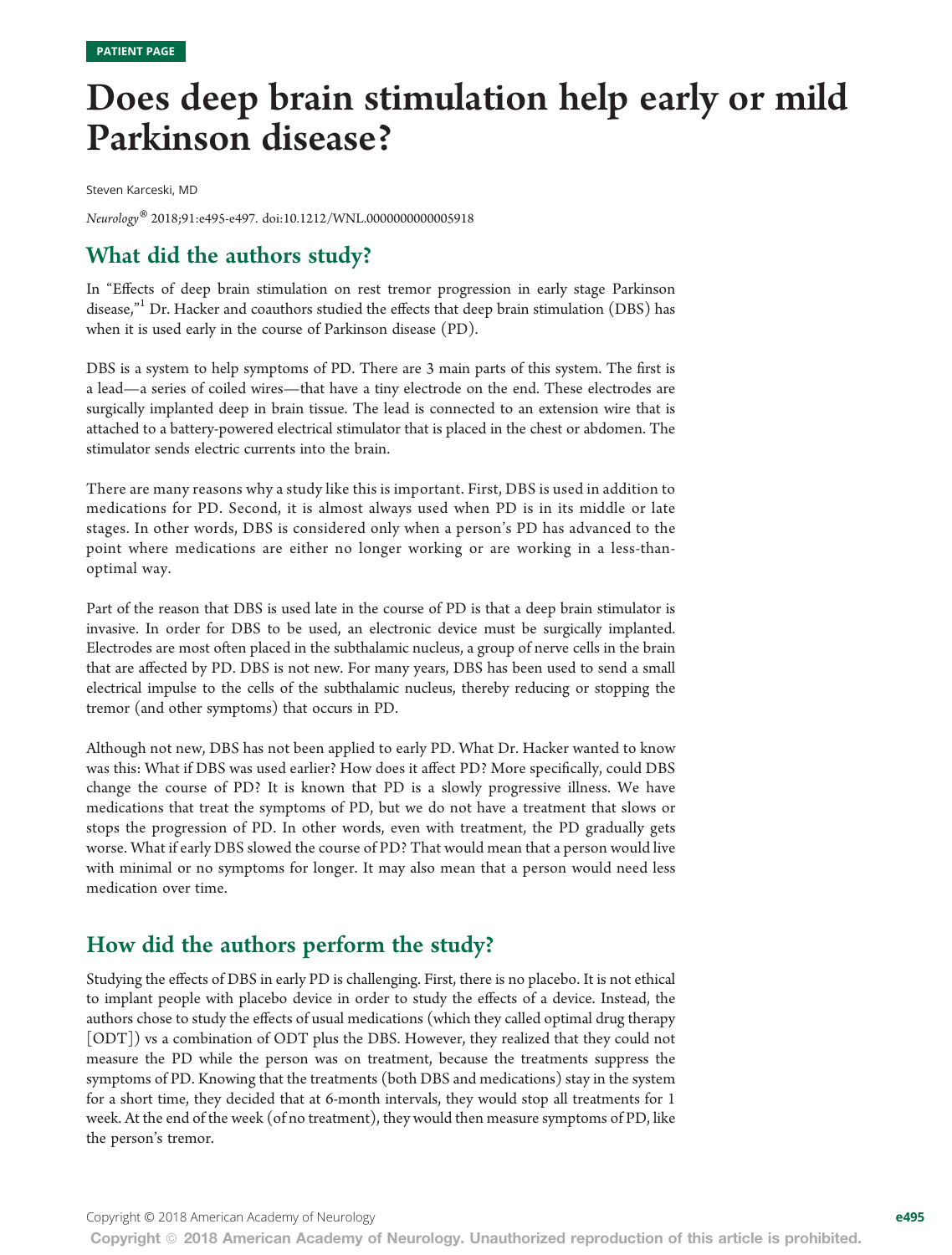In order to minimize any bias, the authors videotaped the patients at the end of the week without treatment. They sent the videos to a doctor for review. This doctor did not know what treatments the person may have had, and gave each person's video a score. The score was based on the Unified Parkinson's Disease Rating Scale, part III (UPDRS-III). To further reduce bias, the person who received the videos did not know when in the course of the person's PD the video had been taken. In short, the assessor reviewed each video independently, using the UPDRS-II rating scale.

The researchers studied 28 people, all of whom had early PD. The duration of illness was short: the patients had been taking medications for PD for 6–48 months before entering the study. The people were 50–75 years old. They could not have another neurologic illness like dementia (Alzheimer disease)—that way, the researchers could eliminate the possible effects that another neurologic illness might have on PD. The patients stopped their PD treatments for 1 week at the following time points: 6 months, 1 year, 18 months, and 2 years, which was the end of the study. In other words, each patient would have had 5 videos: 1 that was done before the study treatment occurred and 1 from each of the 6-month time periods.

### What did the study show?

When assessing the videos, the most accurate measurements occur with regards to tremor. In the DBS group, over 2 years (24 months), there was a minimal change in the severity of tremor. This was in comparison to the medication-only group (ODT group), where the tremor severity scores worsened. In fact, when comparing the 2 groups, the risk of tremor worsening was 2.6 times higher in the ODT group.

In PD, the tremor usually starts in one limb (one arm or leg), and spreads to affect other limbs. The researchers looked at this as well: how often does a new tremor occur? In the DBS group, the number of affected limbs either stayed the same or went down slightly. This was in comparison to the ODT group, where PD was observed to double. In other words, if the tremor affected one limb, at the end of 2 years, it now affected two. Another way of thinking about this is that there was a new tremor in about half (46%) of the DBS group over a 2-year period. For the medication-only group, 86% developed a new tremor.

#### Limitations of the study

First, this was a small study. The Food and Drug Administration has already approved a much larger, multicenter study to better assess these findings. Second, there were symptoms of PD that the videos could not measure. For instance, many people with PD also develop stiffness. The medical term for this is rigidity. Rigidity is something that a doctor will find when he or she examines a patient. However, it cannot be seen. Instead, rigidity is something that is felt. The doctor assess the stiffness of a person's arms or legs by moving the person's limbs, and feels the severity of the stiffness. In this study, the authors were unable to assess whether DBS had an effect on the person's rigidity.

### What does this mean?

There are many ways to interpret a study like this. First, the study findings need to be confirmed in a larger trial. If both trials show the same thing, it may mean that early use of DBS is an effective way to manage PD. Not only would DBS reduce the symptoms of PD, but it may also decrease the speed at which PD progresses.